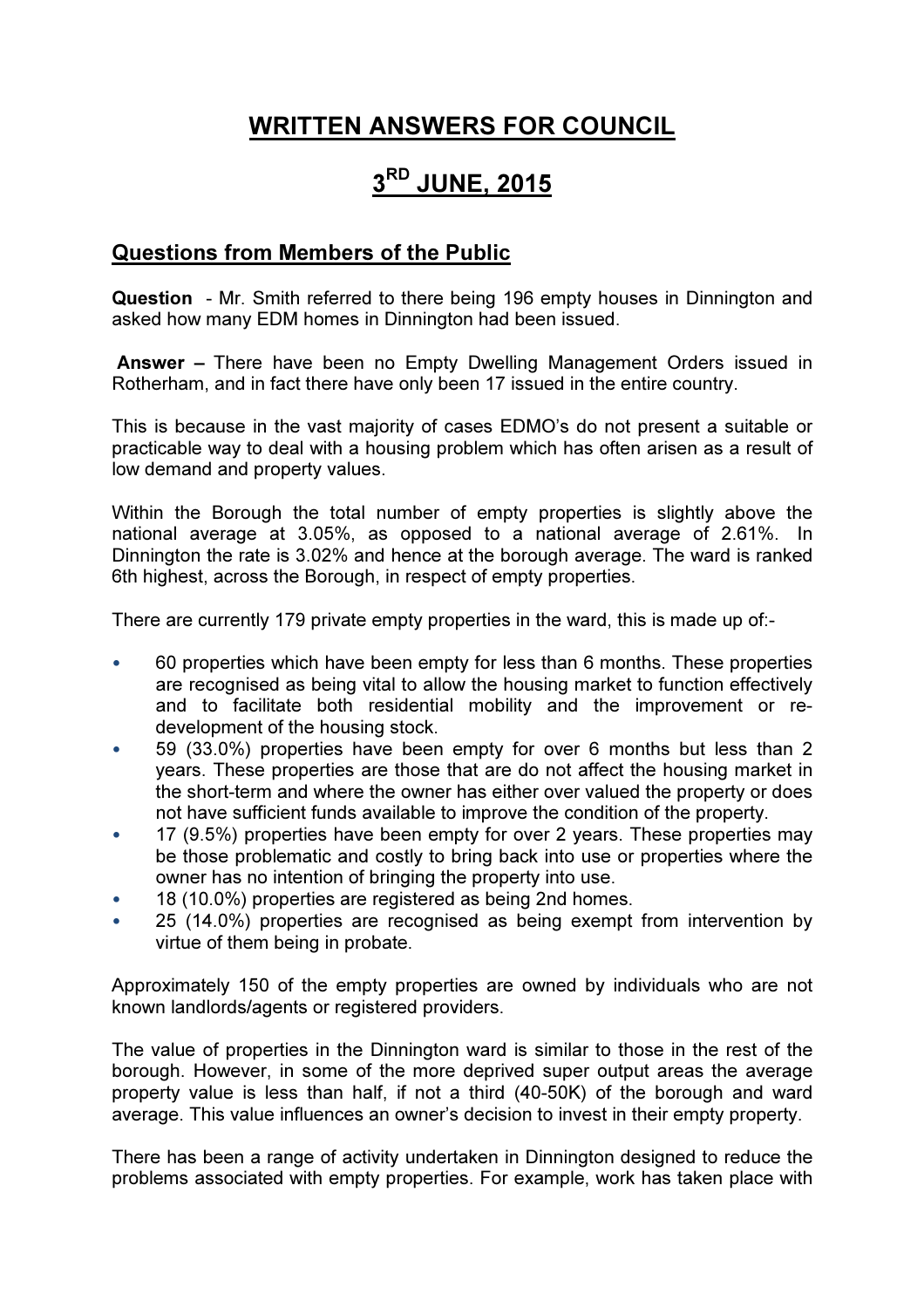property owners to deal with poor housing conditions such as damp and thermal insulation; as a result 3 empty properties were returned into use following completion of works under the Community Energy Saving Programme.

In addition a range of enforcement activity has taken place to ensure that properties are kept free of rubbish or hazards and that they are secure. Because records are not categorised by whether a property is empty or not, it is difficult to give precise figures for these interventions. However, as an example of work undertaken, since 2010, 332 properties have been made secure, of these 50 were in Dinnington. By definition it is apparent that these properties would have been empty. In these 50 Dinnington properties, accumulations of waste were dealt with on 57 occasions.

The Council would continue to offer homeowners advice and assistance to address property issues and where necessary take appropriate enforcement action and it was hopeful that the introduction of the Selective Licensing scheme will - over the length of the programme - help to improve the housing market in areas of low demand.

Question - Mr. Cutts referred to a question he had asked at a previous Council meeting about the employment of Councillors in commerce or industry to which he claimed he had not had a reply.

Answer - The occupations of the current Councillors were as follows:-

Unemployed/Retired – 30 Industry – 15 State or Local Authority Employment – 11 Commerce – 5

There were two Councillors who were yet to submit their register of interests were to be contacted to request they complete the register.

This information was available on the internet via the link to the site for information http://www.rotherham.gov.uk/councilllors/name

#### Adoption of a Revised Statement of Community Involvement

Question - Minute No. 19 (Adoption of a Revised Statement of Community Involvement) - Councillor Jepson asked about the Community Infrastructure Levy (CIL) and the timetable for its adoption.

Answer – Consultation was undertaken on a preliminary draft charging schedule for the Community Infrastructure Levy in 2013 (5th August to 7th October) and then on a revised draft charging schedule 24th November, 2014 to 5th January, 2015. Since work had been undertaken looking to resolve issues around the proposed charge for Bassingthorpe Farm and how the necessary infrastructure for this major development could best be funded. This was the main issue raised by the latest consultation.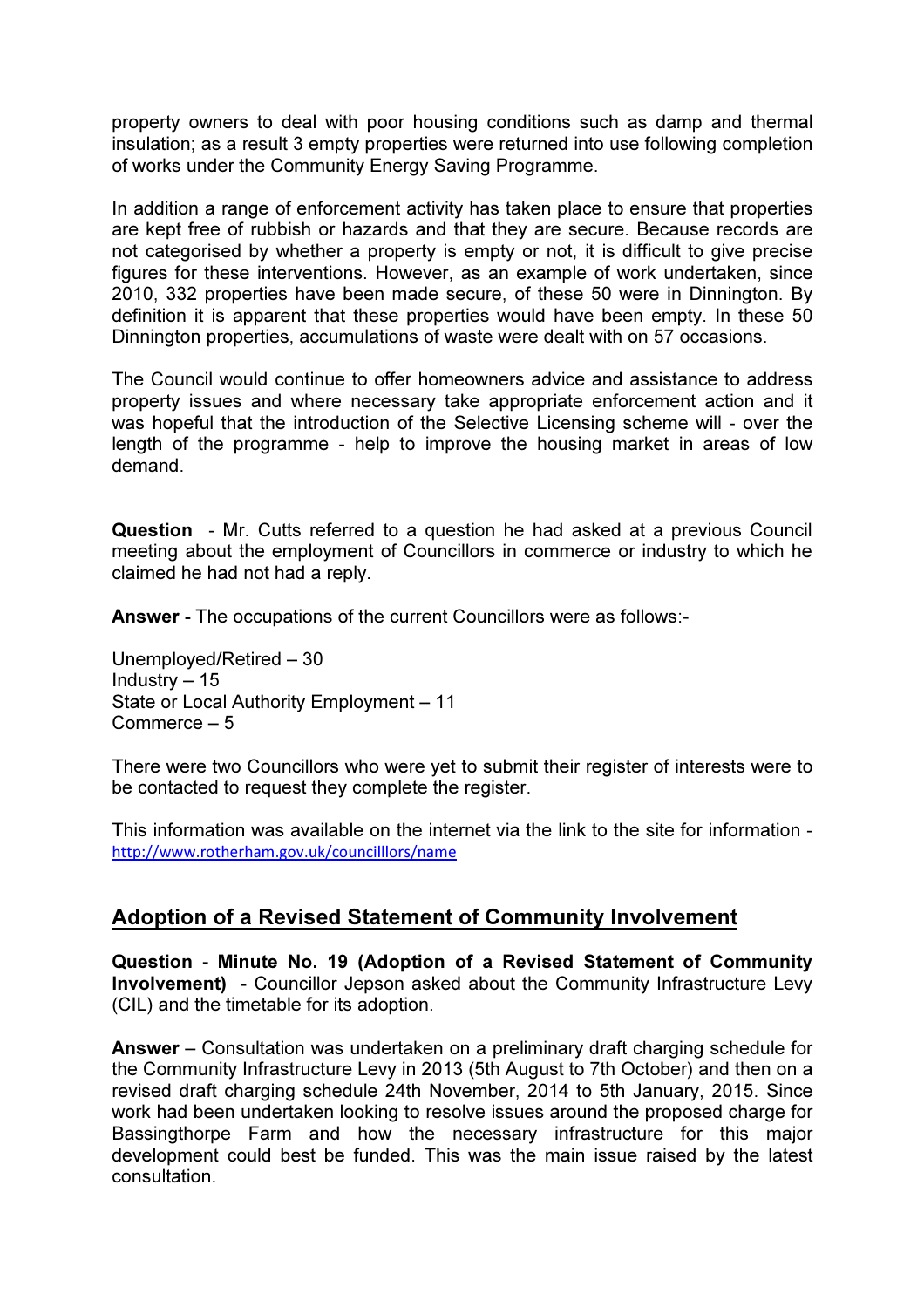The next stage was to submit the Community Infrastructure Levy for examination in public. Subject to the necessary approvals by the Commissioners and the Council meeting, it was anticipated in September, 2015. This would be followed by an examination around December, 2015/January, 2016. Assuming the Community Infrastructure Levy was approved by the Inspector, the Council could adopt it around March, 2016 and begin charging shortly after that date.

A more definite timetable was not available at this time.

### Question to Advisory Cabinet Members and Committee Chairmen

Supplementary Question to Question No. 1 - Councillor Cowles asked about SCRIF funding and the BDUK Contract, specifically about the broadband coverage, where this was in phases and it there was any copies of documentation?

Answer – It was still relatively early days with regards the Superfast South Yorkshire (SFSY) project.

In terms of the phasing of the rollout of broadband, current activity was mostly around BT conducting on the ground surveys. The precise order of rollout would not be known until the survey was complete, but a high level indication was available in the form of a map that was published here on the Superfast South Yorkshire site.

#### http://www.superfastsouthyorkshire.co.uk/sfsy/where

The key in the bottom right hand corner which explained what each of the colours meant:-

- Purple =  $2015$
- Red =  $2016$
- $\bullet$  Blue = 2017
- Green = already served by 1 or more fast broadband providers so the area is out of scope of this project (due to State Aid considerations)
- Grey = technical solution and date yet to be confirmed

A postcode checker would be made available through the Superfast South Yorkshire website later this year (when BT have finished surveying) and this would allow for zooming in on areas and get more precise dates.

Supplementary Question to Question No. 4 - Councillor Cowles asked if he could have the cost of the legal action?

Answer - Rotherham Borough Council was referred to in the case heading, however the Council was one of nine Local Authorities who brought the proceedings, namely the four South Yorkshire authorities and five authorities from Merseyside. The proceedings were effectively brought by the nine Local Authorities on behalf of the Sheffield City Region and Merseyside City Region which were both dramatically affected by the European Funding decision made by the Government.